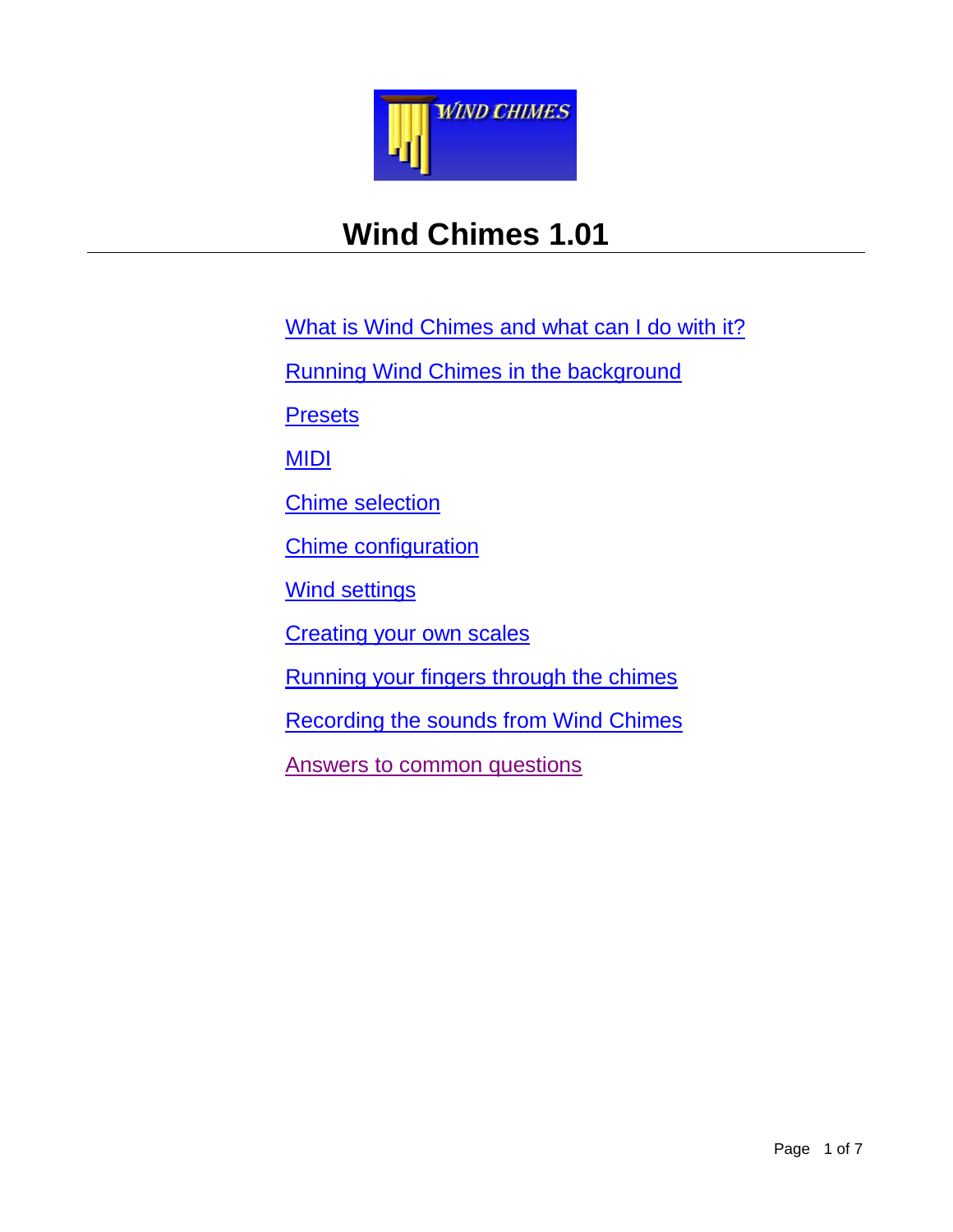We've all heard chimes playing in the wind. Perhaps there's no more soothing sound; these random but strangely melodic aural cues can transport you instantly to another time and place: your parents' back porch when you were a child, or the inn by the sea that you visited last summer. Wind Chimes puts these sounds on your computer. It uses your sound card's built-in synthesizer and sophisticated algorithms to replicate the unpredictable patterns of real wind chimes. It can also do much more: select the "Piano Bar" preset, and you're sipping ice tea at a favorite café. Try "Glorious Sunrise" and you're lying on a secluded beach in the early morning. "Acoustic Journey" boldly leads you to new harmonic and rhythmic concepts in music. Best of all, you can create your own ambient sounds- select chime types varying from pianos to gunshots, wind speeds from a gentle breeze to a raging storm, and many other settings to create just the ambient soundscape you want. You'll never hear the same pattern twice, because Wind Chimes, like the wind, is always changing.

## <span id="page-1-0"></span>What is Wind Chimes and what can I do with it?

OK, so you've installed Wind Chimes, and maybe you've tried it out a bit. You may be wondering just what it is and what it's for. Well, Wind Chimes communicates via MIDI (Musical Instrument Digital Interface) with your sound card's built-in synthesizer to play the notes specified in a particular musical scale. It plays these notes in a fashion designed specifically to simulate the way wind plays the notes on a real set of wind chimes. You can adjust the wind speed, MIDI instrument, chime configuration, and other settings to create just the mood you want. Once you've found a group of settings you like, you can save them as a preset. Wind Chimes also comes with a wide variety of built-in presets for you to try.

Wind Chimes is to hearing what lighting is to vision: it creates an aural ambiance. It can generate sounds like real wind chimes, or like a guitarist picking out a tune, or (if you like) like a gunfight at the OK corral. We suggest using it for the following purposes:

- >> Put Wind Chimes in your StartUp folder and let it set the mood for you while you work on the computer.
- >> Start Wind Chimes when you want to relax or meditate. Let the music of the wind clear your head.
- >> Play Wind Chimes instead of the radio or music when you're having a friendly meeting or eating lunch.
- >> Record the output from Wind Chimes to create your own musical compositions.
- >> Experiment! Run two or more sessions of Wind Chimes and vary the instruments in each session to create an entire ensemble. Try creating your own scales. Play with different chime configurations. Try running Wind Chimes and Kaleidoscope together. Have fun!

## Running Wind Chimes in the background

Wind Chimes is designed to run smoothly in the background while you work, providing the ambient soundscape of your choice for your work environment. Wind Chimes is a full 32-bit stand-alone application, and you can run it automatically each time you start Windows if you like (see Setup options). Wind Chimes uses very little processor time (less than 1% on a Pentium), so it is very safe to leave it running all the time. All controls act instantaneously, and the chimes are always going while the program is running. You can even run multiple copies of Wind Chimes to have different sets of chimes going off all at once!

When you "minimize" the Wind Chimes main screen, the Wind Chimes logo goes to the System Tray on the right side of the Windows Task Bar. To restore the main screen, click on the logo in the System Tray. You can also pause or restart Wind Chimes or select among the last seven Presets used by right-clicking on the logo.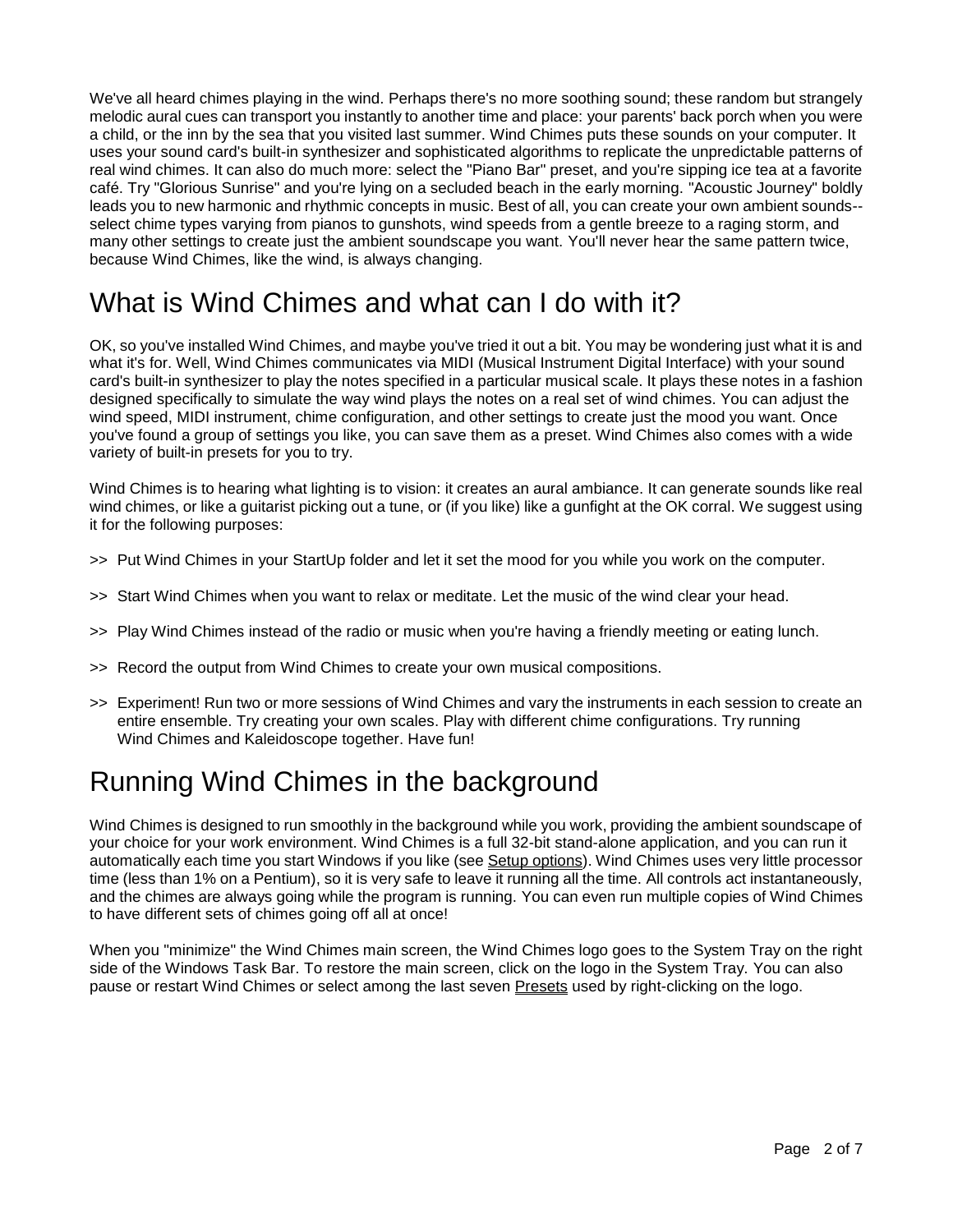## <span id="page-2-1"></span>Answers to common questions (a.k.a. Troubleshooting)

### **Q: I can't hear any sound when I run Wind Chimes. What's wrong?**

A: Probably the volume level is set too low. Try raising the Volume in the MIDI section of the Wind Chimes main screen. You might also try raising the Volume in the MIDI section of the Windows volume controls.

### **Q: I'm using Wind Chimes with the Kaleidoscope screen saver, but the screen saver doesn't seem to be responding to Wind Chimes. What's wrong?**

**A:** Perhaps your MIDI output is not going through the sound card. If you are using an external synthesizer, make sure the sound source is connected to the sound card on your computer. If this doesn't solve the problem, you can still go to the Kaleidoscope Settings area and set the "Dream Time" to 2 seconds under the Audio Settings screen. This way Kaleidoscope will start up without necessarily being "in sync" directly with the chimes, but each favorite will still have its own unique pattern.

#### **Q: When Kaleidoscope kicks in, why does the sound coming from Wind Chimes drop out?**

**A:** Probably the record level for your sound card is set too low, or even muted entirely (Kaleidoscope "records" to monitor the music). You can adjust the record level with the mixer applet that came with your sound card, or with the Windows 95 Volume Control (Start - Programs - Accessories - Multimedia). To use Volume Control, load it, select Properties from the Options menu in the mixer, click on the Recording button in the "Adjust volume for..." box, and press OK. This tells the mixer that you want to adjust the Recording (input) levels; the Playback option allows you to adjust Playback (output) levels. Finally, make sure Select is checked for the input source you want to use (in this case, the MIDI or Synthesizer source) and move the slider up to the level you want. If you still cannot hear the music while Kaleidoscope is running, you may need to look for a "monitor while recording" setting for your sound card. This can sometimes be found by pressing the Advanced button (if available) in the Recording Control dialog. NOTE: The "Record" (input) and "Play" (output) levels are separate settings. One controls the input level of the audio source, and the other controls the volume of the sound going to your speakers.

### **Q: Sometimes when I start Wind Chimes, I get error "MIDI Output Device In Use…Wind Chimes cannot open the default MIDI output device…" What can I do?**

**A:** Another application on your system is using the default MIDI output device (usually the MIDI synthesizer on your sound card). This might be a game, or the Windows Media Player, or another music or sound application. To run Wind Chimes, you must first close the application that is controlling the MIDI device or stop it from playing.

#### **Q: I set up Wind Chimes to run automatically when Windows starts, but I get "MIDI Output Device In Use…Wind Chimes cannot open the default MIDI output device…" when I restart the computer. What's wrong?**

**A:** Some sound card drivers load too late for Wind Chimes to load automatically when Windows starts. In particular, we have seen this problem occur with the Roland RAP-10 card. If this problem occurs for you, you should remove Wind Chimes from your Startup folder and choose Start - Programs - Syntrillium - Wind Chimes when you want to run the program.

### <span id="page-2-0"></span>Presets

If you come up with a group of settings that you like, you may want to save them as a "preset". All settings in Wind Chimes (except Channel Number, Hold Notes, and Volume, which are saved with the MIDI configuration) can be saved under any user-specified name.

To add a preset, follow these steps:

- 1) Adjust the settings until you find just the wind chime you like.
- 2) Type in the name for the new setting in the Favorite Settings drop down box text area.
- 3) Press [Save Settings] to add the setting.

If the name you specify already exists, Wind Chimes will ask you if you want to overwrite it. Choose [Yes] to replace the settings or [No] to cancel the operation. You can create up to 100 presets in all.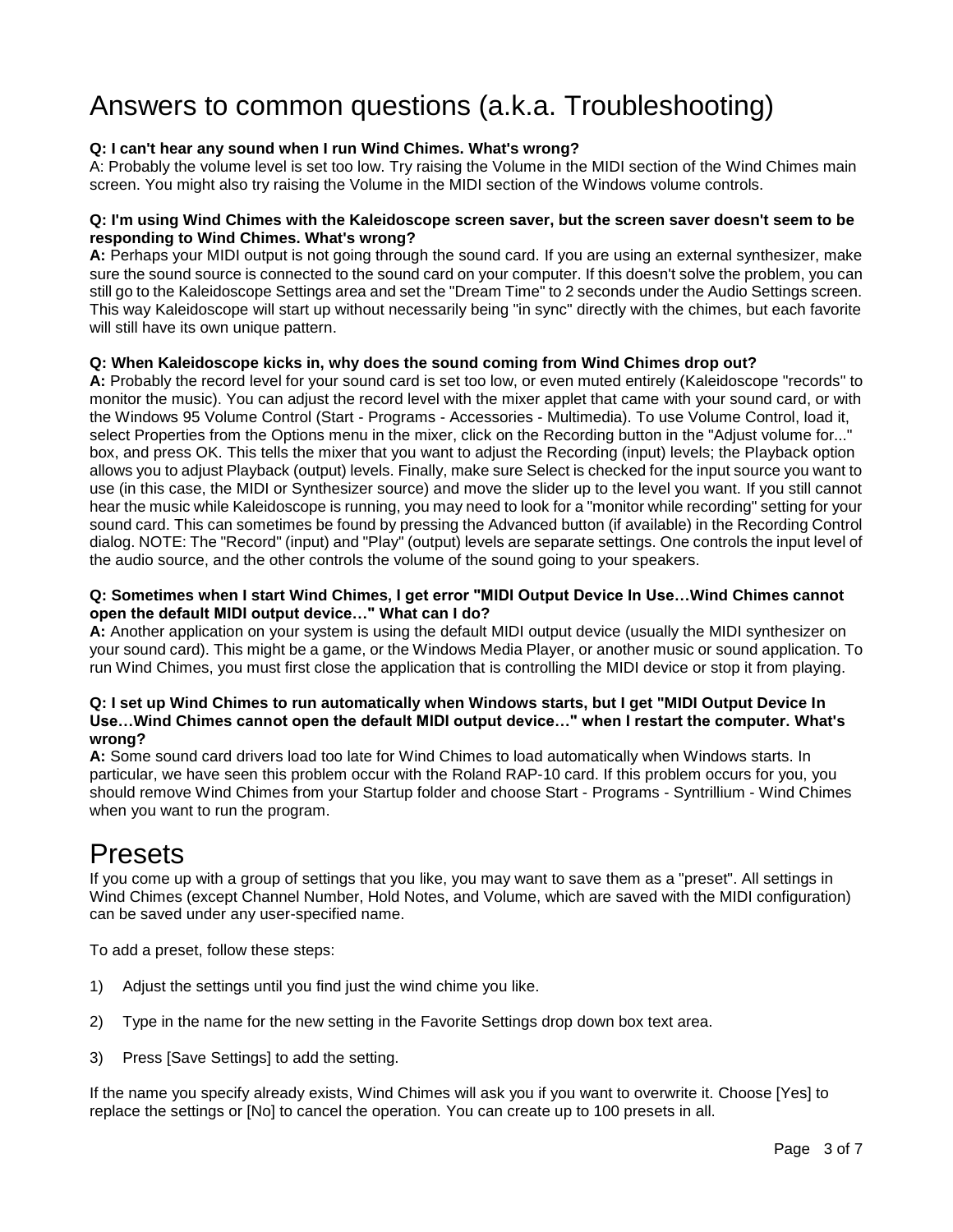If you want to remove a preset, follow these steps:

- 1) Choose the preset from the drop down Favorite Settings list.
- 2) Press [Remove] to delete it. Wind chimes will ask you if you really want to remove the item. Choose [Yes] will delete it or [No] to cancel the operation.

At any time a preset can be chosen by selecting it from the drop down Favorite Settings list. You can also use the up/down arrow keys once the list is selected to go through each one.

## <span id="page-3-0"></span>MIDI

Wind Chimes uses the synthesizer built into your sound card for the "instruments" that play the chimes. Windows defines 128 such instruments, which vary from chime-like sounds, such as the Glockenspiel and Tubular Bells, to orchestral sounds such as the Oboe and sound effects like the Bird Tweet. The names given in the Instrument list are the General MIDI instrument names. Your particular configuration may not be set to General MIDI, so the names may not match your setup. Any name can be changed by simply typing in a new name over the existing one in the edit portion of the drop down list.

The quality of each instrument will vary according to the capabilities of your sound card. Try out a few different instruments; you'll be surprised at how different are the moods that each sound creates. Some instruments sound better when a note is held, and others when the note is plucked. For any instrument, the Hold Note box may be checked to keep the note pressed or held down until the next time it is played, or unchecked to only hold the note down for an instant (as in striking a bell). If the sounds start to overwhelm, because they never decay to silence, then try unchecking Hold Notes. If a particular instrument sounds very quiet and plucky, then try checking Hold Notes. The Hold Notes setting will always be retained with that particular instrument. The default setting is for notes to be held, but some synthesizer configurations may sound much better if notes are not held.

The Volume setting is the overall MIDI volume for the specified channel. Each channel can have its own volume setting. This is handy when running multiple copies of Wind Chimes to set each one separately.

### **Using Wind Chimes with an external synthesizer:**

If you have an external MIDI synthesizer or keyboard, Wind Chimes can use it instead of your sound card for sound synthesis. To choose between internal and external synthesizers, go to the Multimedia item in Control Panel and choose the MIDI tab. Choose your preferred synthesizer whether internal or external from the Single Instrument section, or create a custom configuration. Wind Chimes will always use the default MIDI device(s) chosen here.

The Channel setting determines which channel to send MIDI messages to. Some synthesizer and sound board setups require to send notes only to channels 0 through 9. Other require channels 11 through 15. If you do not hear sounds, try a different channel number. When running multiple copies of Wind Chimes, different channel numbers for each copy must be used.

## <span id="page-3-1"></span>Chime selection

Wind Chimes enables you to select which musical notes to use, how many notes to use, and how the notes are arranged on the chimes. This gives you extensive control over the mood set by the chimes. For example, a small set of chimes with low notes and a pentatonic scale may sound serene and rather austere, whereas a large set with high notes and a twelve-tone scale will tend to sound more carefree and lively.

All chimes currently in use appear on the right under the heading Chimes in Use. The chimes are labeled by note on the chromatic scale, followed by the octave in which they reside. Each new octave starts at C. The set of chimes in use determines the overall feel and mood of your wind chimes. Different Scales, Transpositions, and Base Notes will give entirely different moods.

The Number of Chimes can vary from 1 to about 80 (or as many as can fit using the current scale and base note, etc.).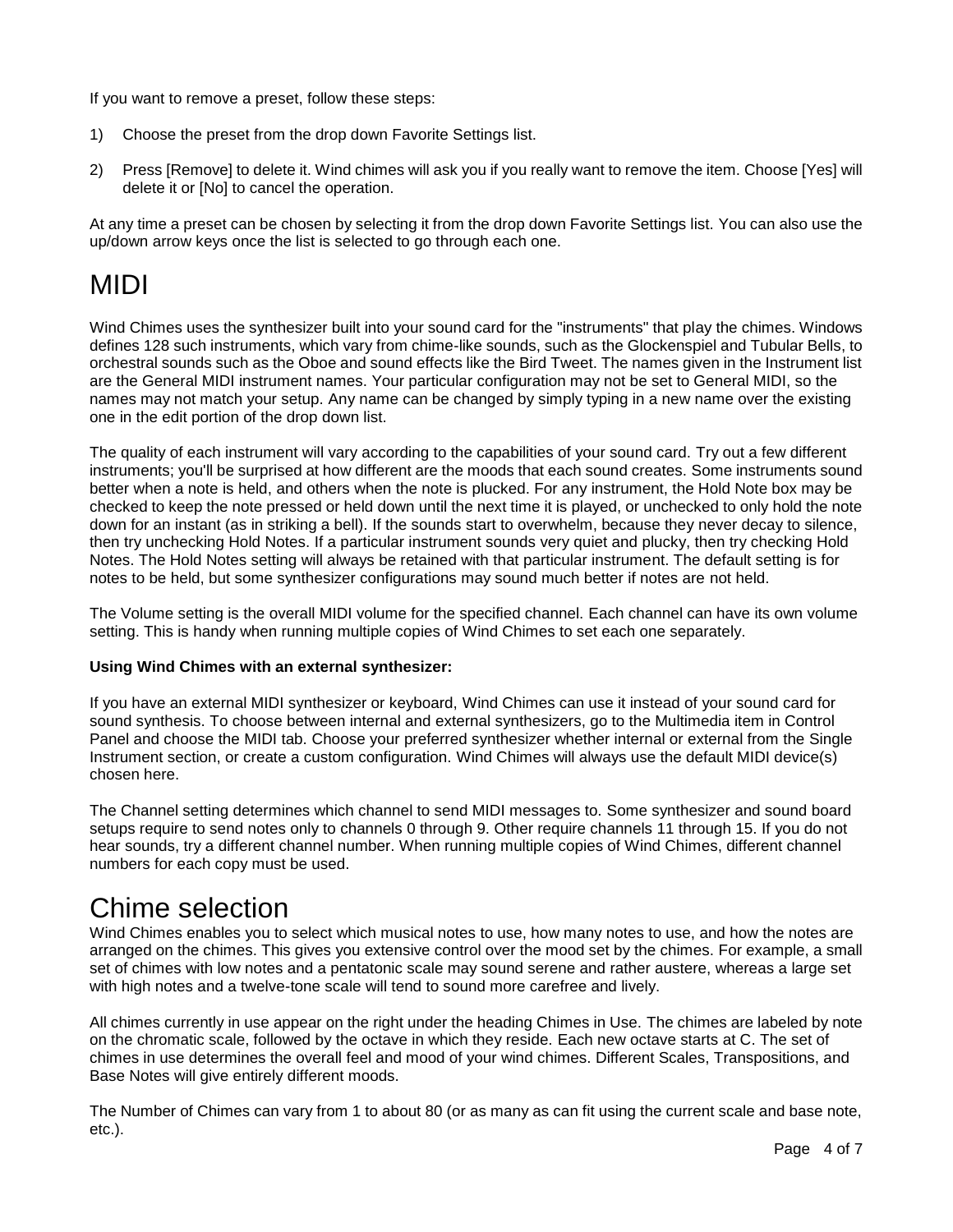The Base Note is the lowest frequency chime to use - all other chimes that will follow will be progressively higher in pitch. Only valid notes in the selected scale will appear in the Base Note list.

The Scale determines the overall mood of the chimes, and there are many to choose from. See Creating Your Own Scales to make up your own new ones and add them to the list.

The Transpose amount will also vary the overall mood. Transposition is just the act of moving every note in the scale up or down by a specific amount. You will notice a definite shift in the tone of the chimes by transposing up or down by just one.

## <span id="page-4-0"></span>Chime configuration

Real wind chimes come in various shapes: some are round, with a pendulum at the center, and some are linear, with all the chimes organized in a row. The Chime Configuration settings let you specify which type of chimes you want to hear.

The Center Pendulum setting emulates wind chimes that have a round weighted pendulum in the center, and as the wind blows, the pendulum swings around, hitting only one chime at a time.

The All Independent setting emulates each chime having its own pendulum, so any chime has an equal opportunity to be struck at any time.

The Chimes Only setting emulates chimes that are just somewhat clustered together, and can only strike each other. With this setting, you will always hear at least a pair of chimes going off at once. This is the only setting in which Shuffle Order makes any large noticeable difference, because the chimes are placed in a different order, and different chimes are adjacent to each other. It usually also takes more wind to cause chimes in this configuration to be struck.

The Quantized setting will play a chime (or combination of chimes) only at discrete time intervals. Of course, this is not found in nature. This setting creates a more formal and restricted feeling as opposed to the freer feeling of the other settings.

The Narrow Spread to Wide Spread setting determines how close the chimes are to the pendulum. The Narrower the setting, the more the center chimes in the set are heard than the outer chimes, since the outer chimes will be place successively further away from the pendulum than the inner chimes. Sometimes having a narrower spread will give a more musical appeal to the songs produced.

The Closeness to Pendulum setting determines how close whole set of chimes is to the pendulum. The closer the pendulum is, the more you hear clusters of dings and dongs (chimes interacting with one another). With the pendulum farther away, the dings often occur by themselves without any accompanying dongs. At higher wind speeds, and chimes very close to the pendulum, the sounds are more frenetic. At lower wind speeds, a higher "Closeness" setting adds a very nice quality to the music produced. In the "All Independent" mode, it just means you hear the dings more often, since the dinger is closer to the dingee.

### <span id="page-4-1"></span>Wind settings

If wind chimes are the instrument, then the wind itself is the musician. Wind Chimes enables you to adjust the speed and behavior of the wind to fit your mood.

The slider at the bottom controls the level of activity in the wind chimes, and can be adjusted anywhere from a very calm day (with perhaps the tiniest bit of breeze barely moving the chimes) to a very blustery 50 knot gale - a good warning that an ominous storm front is moving in.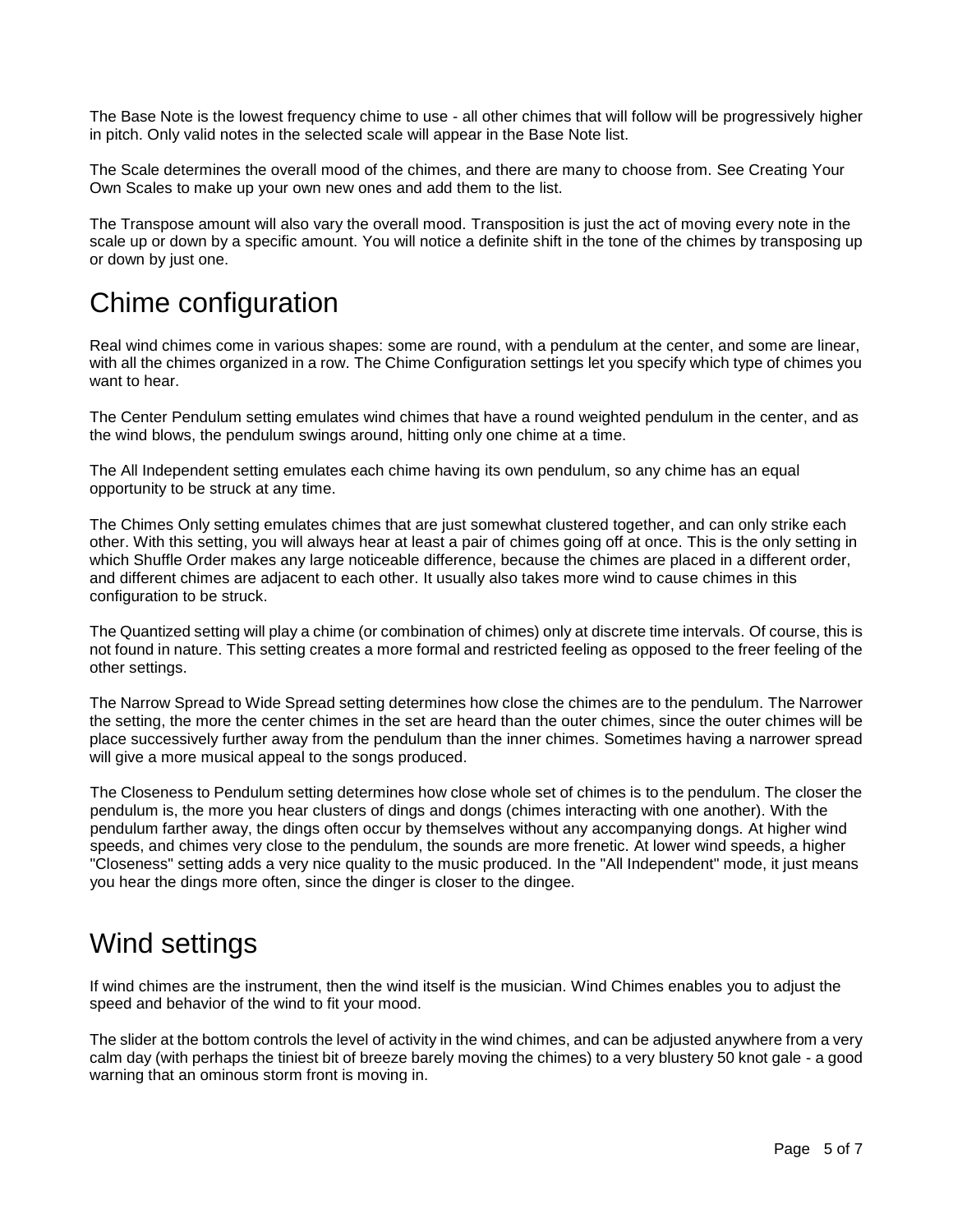Wherever you set the wind speed control is the general average wind speed that will occur. The wind speed will periodically gust and subside as time goes on, unless the Constant Wind Speed box is checked. This automatic varying of the speed gives the chimes a very realistic feel.

"Fractal in Nature" simulates the effect of wind by varying its direction, or changing intensity unevenly across a set of chimes. Over time, a particular subset of chimes may be struck more often, and later, less often. This subtle but noticeable difference in the set of chimes that are struck can give your chimes that extra "musical" touch.

## <span id="page-5-0"></span>Creating your own scales

If you like, you can create your own musical scales for use within Wind Chimes. Any scale composed of notes in the 12-note chromatic scale can be added to the Scales list box by adding an entry to the CHIMES.INI file for the new scale. Entries in the INI file have the following format:

[Scale s] Name=Scales Name NumNotes=n RepeatInterval=r Note 1=a1 Note 2=a2 Note 3=a3

Each scale number (s) must be unique. There can be up to 100 scales in the INI file. The number of notes in the scale is given by n. Then all n notes (Note1 through Noten) must have the offset into the scale of that note. An offset of zero corresponds to C, and each increment on the offset adds one half-tone to the note. For example, an offset of 7 corresponds to G, and an offset of 11 corresponds to B#. At 12 the notes start over again at C, but one octave higher. Note values must be greater than or equal to zero, and less than r (the repeat interval). The scale given repeats every r notes. In general, common scales have a repeat interval of 12, but any number can be used. Following are the note values and corresponding note:

| 1       | C#                                           |
|---------|----------------------------------------------|
| 2       |                                              |
| 3       | D#                                           |
| 4       | Е                                            |
| 5       | F                                            |
| 6       | F#                                           |
|         | G                                            |
| 8       | G#                                           |
| 9       | А                                            |
| 10      | A#                                           |
| 11      | в                                            |
| $12 - $ | Notes repeat, but an octave higher every 12. |

## <span id="page-5-1"></span>Recording the sounds from Wind Chimes

Do you like what you hear, and want to hear it again or use it in a composition? You can record the output from Wind Chimes in two different ways:

Method 1: use Syntrillium Software's Cool Edit (or another digital editor/recorder) to record it as digital audio. Just load Cool Edit and Wind Chimes, start Wind Chimes playing, use /File/New in Cool Edit, and press Record. Press Stop when you have what you want. NOTE: this creates a digital recording, not a MID file, so you won't be able to use the recording to power a MIDI device.

Method 2: if you have more than one MIDI synthesizer or one capable of simultaneous playback and recording, you may be able to record the output from Wind Chimes as a .MID file using the MIDI recorder that came with your sound card. Be sure the MIDI channel and MIDI input/output devices are configured correctly in Wind Chimes and in the MIDI recording software.